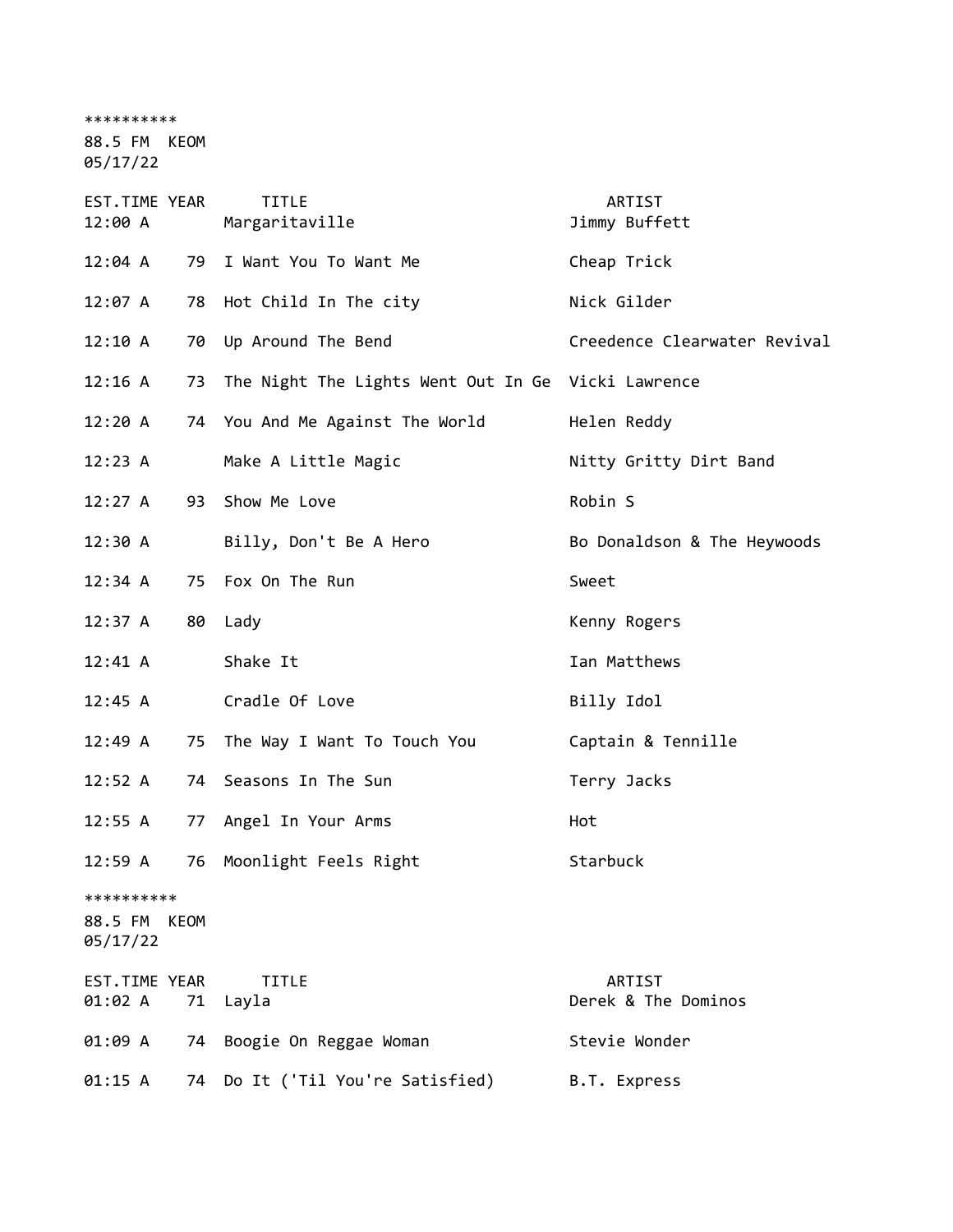| 01:21 A                                |    | 72 Your Mama Don't Dance              | Loggins & Messina            |
|----------------------------------------|----|---------------------------------------|------------------------------|
| 01:24 A                                | 80 | Any Way You Want It                   | Journey                      |
| 01:27 A                                |    | 94 Hold My Hand                       | Hootie & The Blowfish        |
| 01:31 A                                |    | 74 Can't Get Enough Of Your Love Babe | Barry White                  |
| 01:34 A                                |    | How Do You Do                         | Mouth & McNeal               |
| 01:37 A<br>Machine                     | 88 | Anything For You                      | Gloria Estefan & Miami Sound |
| 01:41 A                                | 73 | Hummingbird                           | Seals & Crofts               |
| 01:47 A                                |    | I Wanna Love You Forever              | Jessica Simpson              |
| 01:50 A                                |    | 76 Dream On                           | Aerosmith                    |
| 01:55 A                                |    | 77 Got To Give It Up                  | Marvin Gaye                  |
| **********<br>88.5 FM KEOM<br>05/17/22 |    |                                       |                              |
| EST.TIME YEAR<br>02:00 A               | 77 | <b>TITLE</b><br>Dreams                | ARTIST<br>Fleetwood Mac      |
| 02:04 A                                | 75 | It Only Takes A Minute                | Tavares                      |
| 02:07 A                                | 75 | Island Girl                           | Elton John                   |
| 02:11 A                                |    | 84 You Might Think                    | Cars                         |
| 02:15 A                                | 77 | I Just Want To Be Your Everything     | Andy Gibb                    |
| 02:19 A                                |    | 72 Witchy Woman                       | Eagles                       |
| 02:23 A                                |    | Photograph                            | Def Leopard                  |
| 02:27 A                                | 98 | Time After Time                       | INOJ                         |
| 02:31 A                                | 71 | Rainy Days And Mondays                | Carpenters                   |
| 02:34 A                                | 75 | My Little Town                        | Simon & Garfunkel            |
| 02:38 A                                | 84 | Talking In Your Sleep                 | Romantics                    |
| 02:41 A                                | 73 | Spiders & Snakes                      | Jim Stafford                 |
| 02:46 A                                | 97 | How Do I Live                         | LeAnn Rimes                  |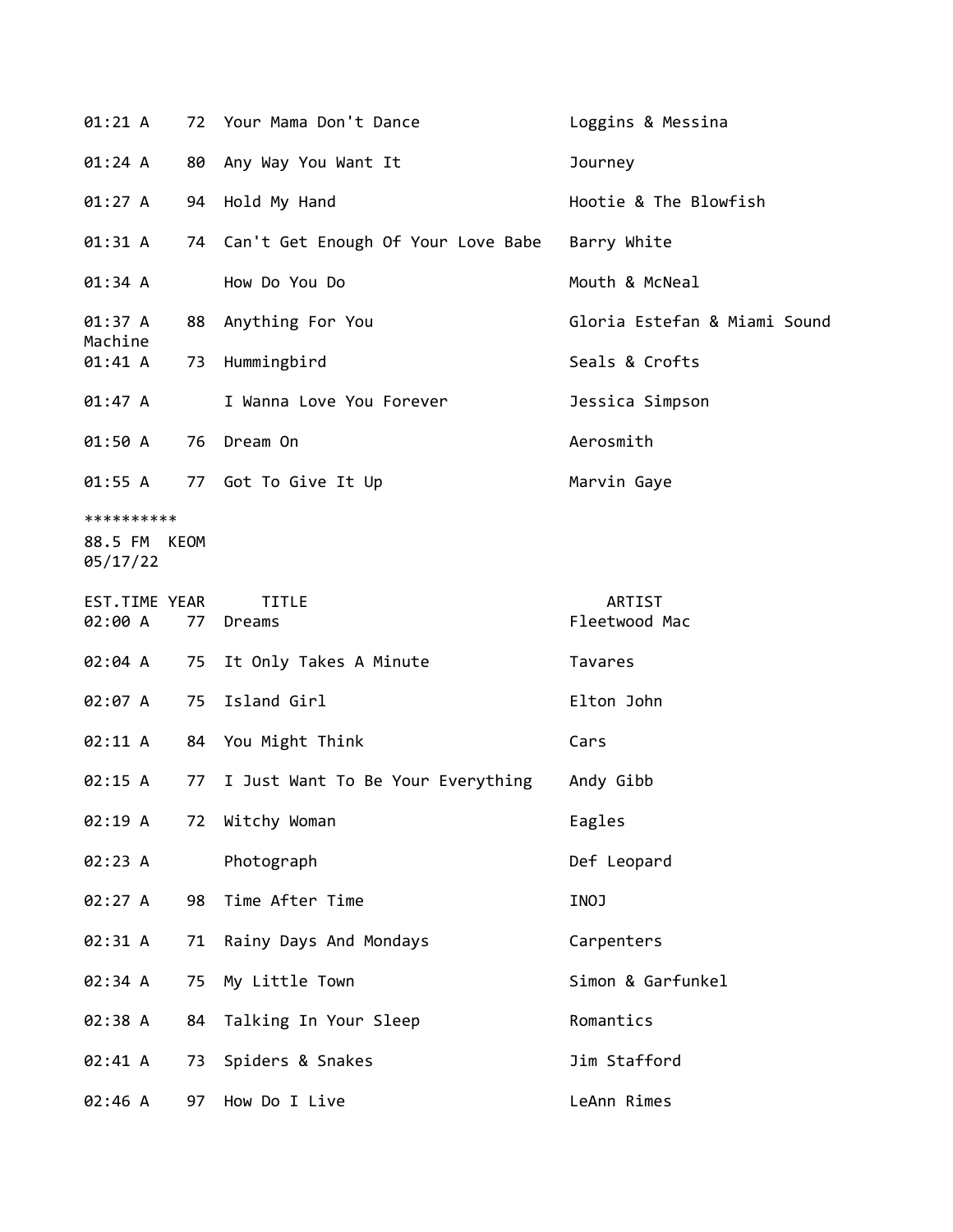| 02:50 A                                |      | School's Out                            | Alice Cooper                     |
|----------------------------------------|------|-----------------------------------------|----------------------------------|
| 02:53 A                                |      | 72 Too Late To Turn Back Now            | Cornelius Brothers & Sister Rose |
| 02:56 A                                |      | 78 Double Vision                        | Foreigner                        |
| **********<br>88.5 FM KEOM<br>05/17/22 |      |                                         |                                  |
| EST.TIME YEAR<br>03:01 A               | 78   | <b>TITLE</b><br>Grease                  | ARTIST<br>Frankie Valli          |
| 03:04 A<br>Band                        |      | 76 Night Moves                          | Bob Seger & The Silver Bullet    |
| 03:10 A                                |      | 78 Can't Smile Without You              | Barry Manilow                    |
| 03:14 A                                |      | 91 Hold You Tight                       | Tara Kemp                        |
| 03:18 A                                | 72   | Rock And Roll Part 2                    | Gary Glitter                     |
| 03:21 A                                |      | 81 More Stars (ABBA Medley)             | Stars On 45                      |
| 03:25 A                                | 78   | Don't Look Back                         | <b>Boston</b>                    |
| 03:31 A                                |      | 74 Annie's Song                         | John Denver                      |
| 03:34 A                                |      | 90 The Way You Do The Things You Do     | <b>UB40</b>                      |
| 03:36 A                                |      | 80 Celebration                          | Kool & The Gang                  |
| 03:40 A                                | 75   | Up In A Puff Of Smoke                   | Polly Brown                      |
| 03:44 A                                | 94   | Mrs. Jones                              | Counting Crows                   |
| 03:49 A                                | 77   | Lucille                                 | Kenny Rogers                     |
| 03:52 A                                | 75   | Fly, Robin Fly                          | Silver Convention                |
| 03:56 A                                | 71   | Birds Of A Feather                      | Raiders                          |
| 03:59 A                                | 77   | Blue Bayou                              | Linda Ronstadt                   |
| **********<br>88.5 FM<br>05/17/22      | KEOM |                                         |                                  |
| EST.TIME YEAR<br>04:03 A               | 75   | <b>TITLE</b><br>Why Can't We Be Friends | ARTIST<br>War                    |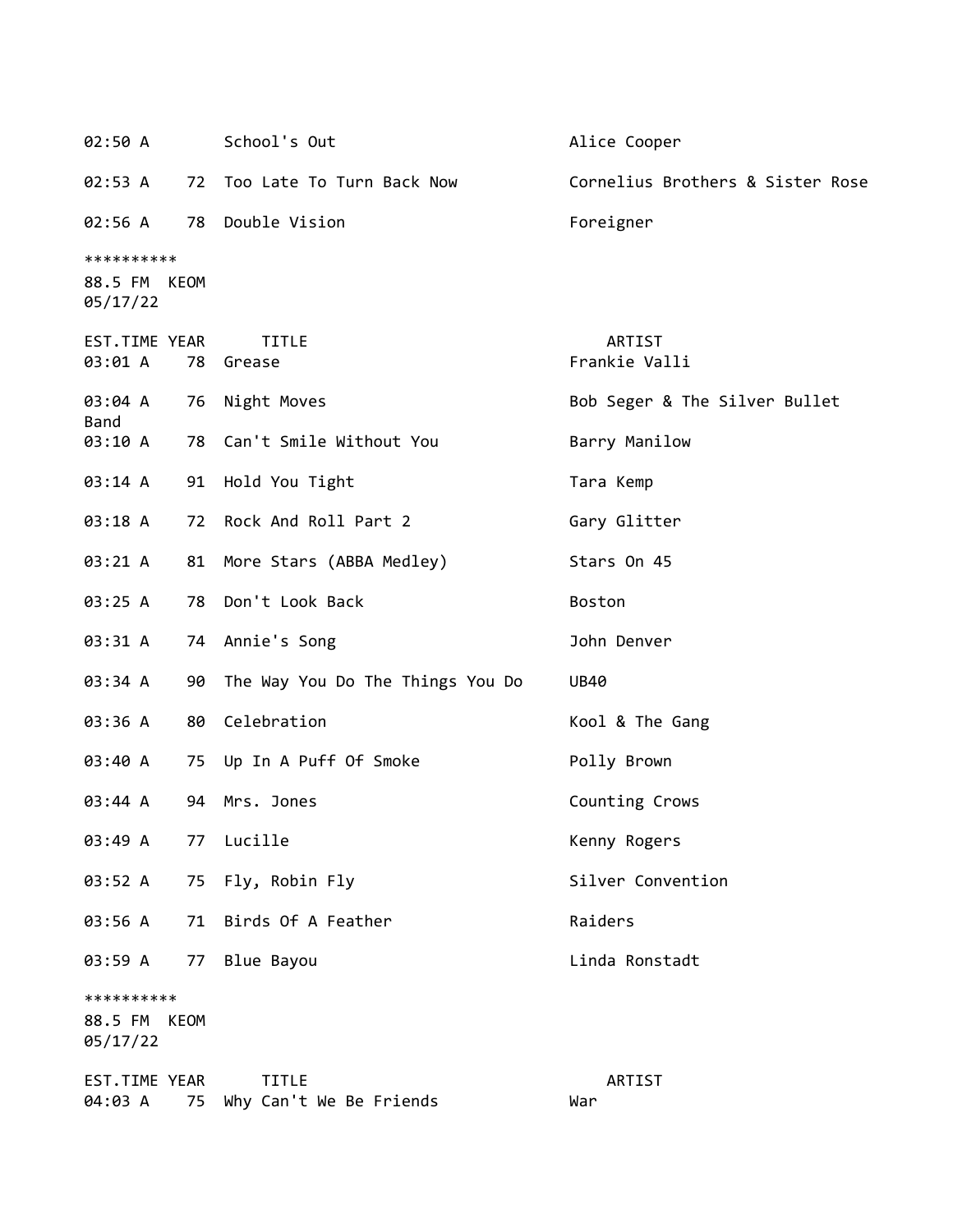| 04:07 A                  |    | 70 Fire And Rain                                     | James Taylor                     |
|--------------------------|----|------------------------------------------------------|----------------------------------|
| 04:10 A                  |    | She's A Beauty                                       | Tubes                            |
| 04:15 A                  | 72 | Superstition                                         | Stevie Wonder                    |
| 04:20 A                  | 75 | Ballroom Blitz                                       | Sweet                            |
| 04:23 A                  | 85 | Into The Groove                                      | Madonna                          |
| 04:28 A                  | 78 | Hopelessly Devoted To You                            | Olivia Newton-John               |
| 04:31 A                  | 78 | Imaginary Lover                                      | Atlanta Rhythm Section           |
| 04:36 A                  | 82 | The Girl Is Mine                                     | Michael Jackson & Paul McCartney |
| 04:39 A                  | 72 | Conquistador                                         | Procol Harum                     |
| 04:46 A                  |    | Torn                                                 | Natalie Imbruglia                |
| 04:49 A                  | 71 | Peace Train                                          | Cat Stevens                      |
| 04:53 A                  |    | 72 (If Loving You Is Wrong) I Don't Wa Luther Ingram |                                  |
| 04:56 A                  |    | 78 Time Passages                                     | Al Stewart                       |
| **********               |    |                                                      |                                  |
| 88.5 FM KEOM<br>05/17/22 |    |                                                      |                                  |
| EST.TIME YEAR            |    | <b>TITLE</b>                                         | ARTIST                           |
| 05:02 A                  | 76 | Boogie Fever                                         | Sylvers                          |
| 05:05 A                  |    | Devil Woman                                          | Cliff Richard                    |
| 05:09 A                  | 71 | Without You                                          | Nilsson                          |
| 05:12 A                  |    | Somebody's Knockin'                                  | Terri Gibbs                      |
| 05:16 A                  |    | If You Had My Love                                   | Jennifer Lopez                   |
| 05:20 A                  |    | Heaven On The 7th Floor                              | Paul Nicholas                    |
| 05:22 A                  |    | Your Love Is Driving Me Crazy                        | Sammy Hagar                      |
| 05:26 A<br>Airmen        | 72 | Hot Rod Lincoln                                      | Commander Cody & His Lost Planet |
| 05:28 A                  | 72 | Crocodile Rock                                       | Elton John                       |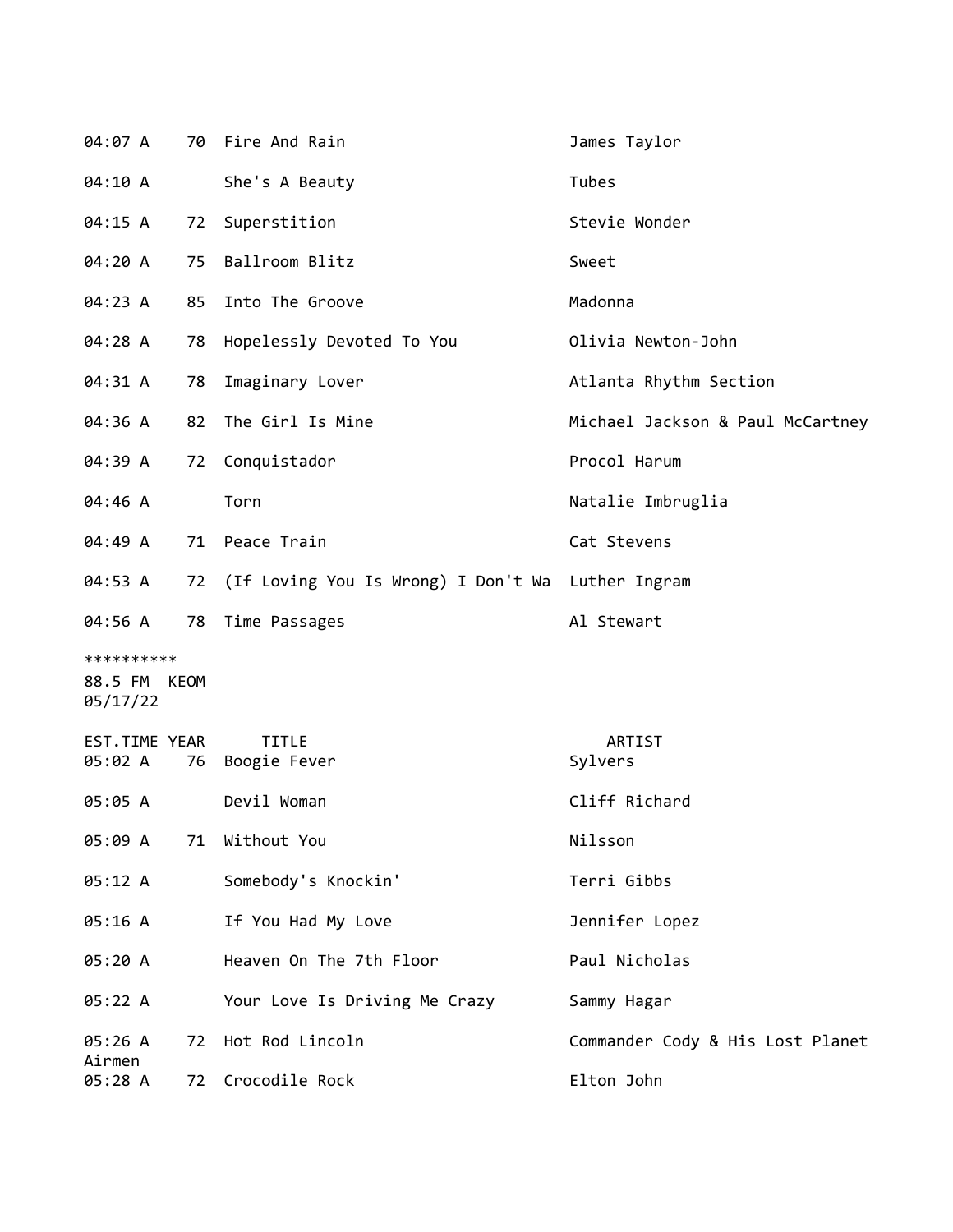| 05:32 A                  |    | Jumper                                             | Third Eye Blind                 |
|--------------------------|----|----------------------------------------------------|---------------------------------|
| 05:36 A                  | 89 | How Am I Supposed To Live Without Y Michael Bolton |                                 |
| 05:41 A                  | 73 | Tequila Sunrise                                    | Eagles                          |
| 05:45 A                  | 99 | Amazed                                             | Lonestar                        |
| 05:49 A                  | 70 | Up Around The Bend                                 | Creedence Clearwater Revival    |
| 05:53 A                  |    | Spanish Harlem                                     | Aretha Franklin                 |
| 05:56 A                  |    | 73 Reeling In The Years                            | Steely Dan                      |
| **********               |    |                                                    |                                 |
| 88.5 FM KEOM<br>05/17/22 |    |                                                    |                                 |
| EST.TIME YEAR            |    | <b>TITLE</b>                                       | ARTIST                          |
| 06:02 A                  |    | 78 You Don't Bring Me Flowers                      | Barbra Streisand & Neil Diamond |
| 06:05 A                  |    | 76 Fly Like An Eagle                               | Steve Miller Band               |
| 06:08 A                  |    | Jackie Blue                                        | Ozark Mountain Daredevils       |
| 06:12 A                  | 87 | Who Will You Run To                                | Heart                           |
| 06:18 A                  | 75 | I Write The Songs                                  | Barry Manilow                   |
| 06:22 A                  |    | 76 Love Hurts                                      | Nazareth                        |
| 06:25 A                  |    | The Curly Shuffle                                  | Jump N The Saddle               |
| 06:29 A                  | 73 | Love Train                                         | 0'Jays                          |
| 06:32 A                  | 75 | Magic                                              | Pilot                           |
| 06:36 A                  | 87 | Faith                                              | George Michael                  |
| 06:39 A                  | 71 | It's A Shame                                       | Spinners                        |
| 06:45 A                  | 99 | Bailiamos                                          | Enrique Iglesias                |
| 06:48 A                  | 77 | Stand Tall                                         | Burton Cummings                 |
| 06:52 A                  | 86 | Danger Zone                                        | Kenny Loggins                   |
| 06:55 A                  |    | I Know I'm Losing You                              | Rare Earth                      |

\*\*\*\*\*\*\*\*\*\*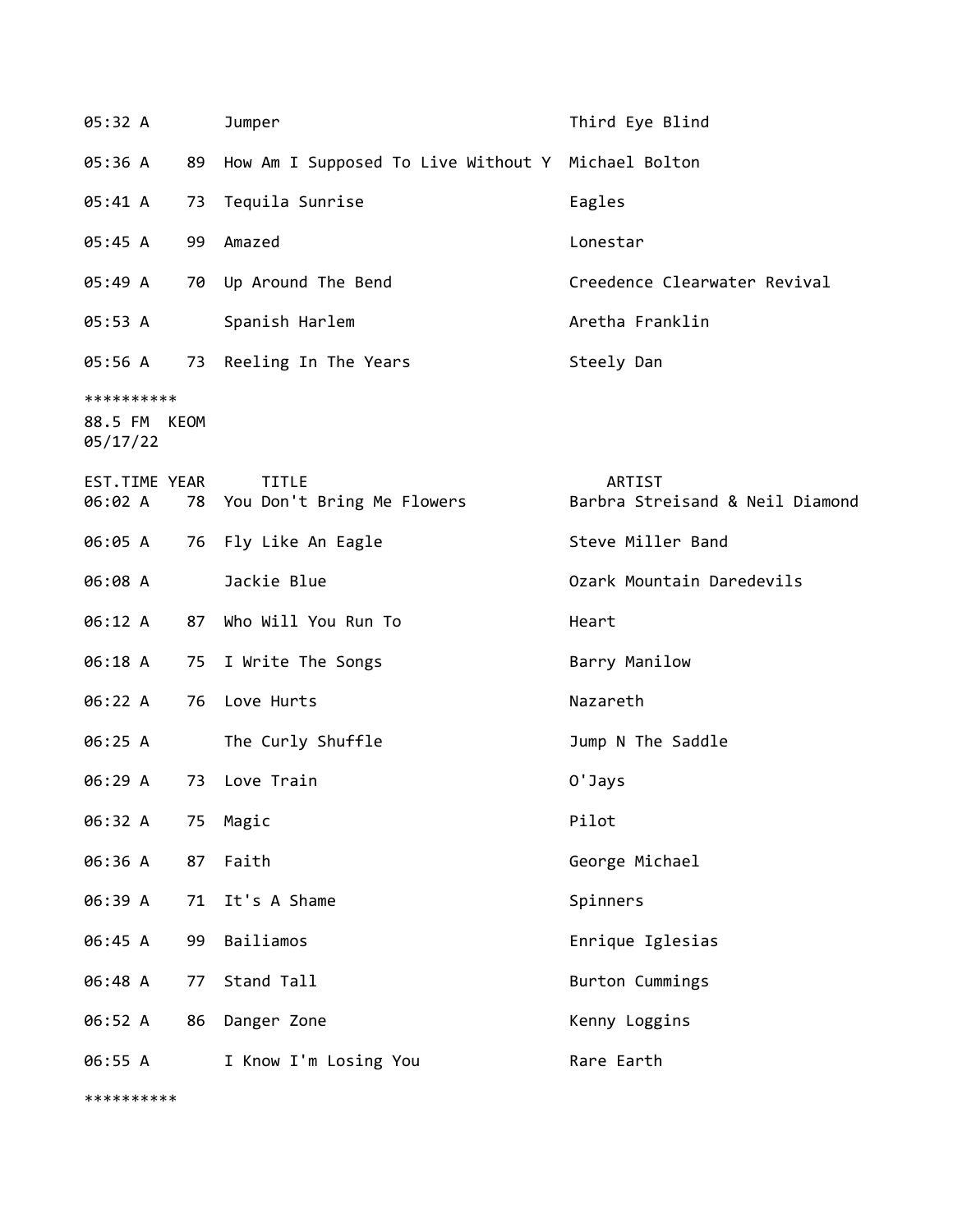88.5 FM KEOM 05/17/22

| EST.TIME YEAR<br>07:02 A               |    | <b>TITLE</b><br>79 Crazy Little Thing Called Love  | ARTIST<br>Queen          |
|----------------------------------------|----|----------------------------------------------------|--------------------------|
| 07:04 A                                | 79 | Ladies Night                                       | Kool & The Gang          |
| 07:08 A                                |    | Blame It On The Rain                               | Milli vanilli            |
| 07:16 A                                |    | 73 Midnight Train To Georgia                       | Gladys Knight & The Pips |
| 07:21 A                                | 76 | Fernando                                           | ABBA                     |
| 07:25 A                                |    | Opportunities (Let's Make Lots Of M Pet Shop Boys  |                          |
| 07:33 A                                |    | 74 You're No Good                                  | Linda Ronstadt           |
| 07:37 A                                |    | $88$ 1-2-3                                         | Gloria Estefan           |
| 07:41 A                                |    | 72 I Believe In Music                              | Gallery                  |
| 07:46 A                                | 72 | Heart Of Gold                                      | Neil Young               |
| 07:49 A                                | 75 | Golden Years                                       | David Bowie              |
| 07:52 A                                |    | Big Yellow Taxi                                    | Neighborhood, The        |
| 07:59 A                                |    | 84 I Want To Know What Love is                     | Foreigner                |
| **********<br>88.5 FM KEOM<br>05/17/22 |    |                                                    |                          |
| EST.TIME YEAR<br>08:03 A               |    | <b>TITLE</b><br>70 25 Or 6 To 4                    | ARTIST<br>Chicago        |
| 08:07 A                                | 76 | Play That Funky Music                              | Wild Cherry              |
| 08:11 A                                | 82 | Forget Me Nots                                     | Patrice Rushen           |
| 08:18 A                                | 89 | Opposites Attract                                  | Paula Abdul              |
| 08:22 A                                |    | She's Playing Hard To Get                          | Hi-Five                  |
| 08:27 A                                | 78 | Always And Forever                                 | Heatwave                 |
| 08:32 A                                | 75 | Shining Star                                       | Earth, Wind & Fire       |
| 08:35 A                                | 72 | It Never Rains In Southern Californ Albert Hammond |                          |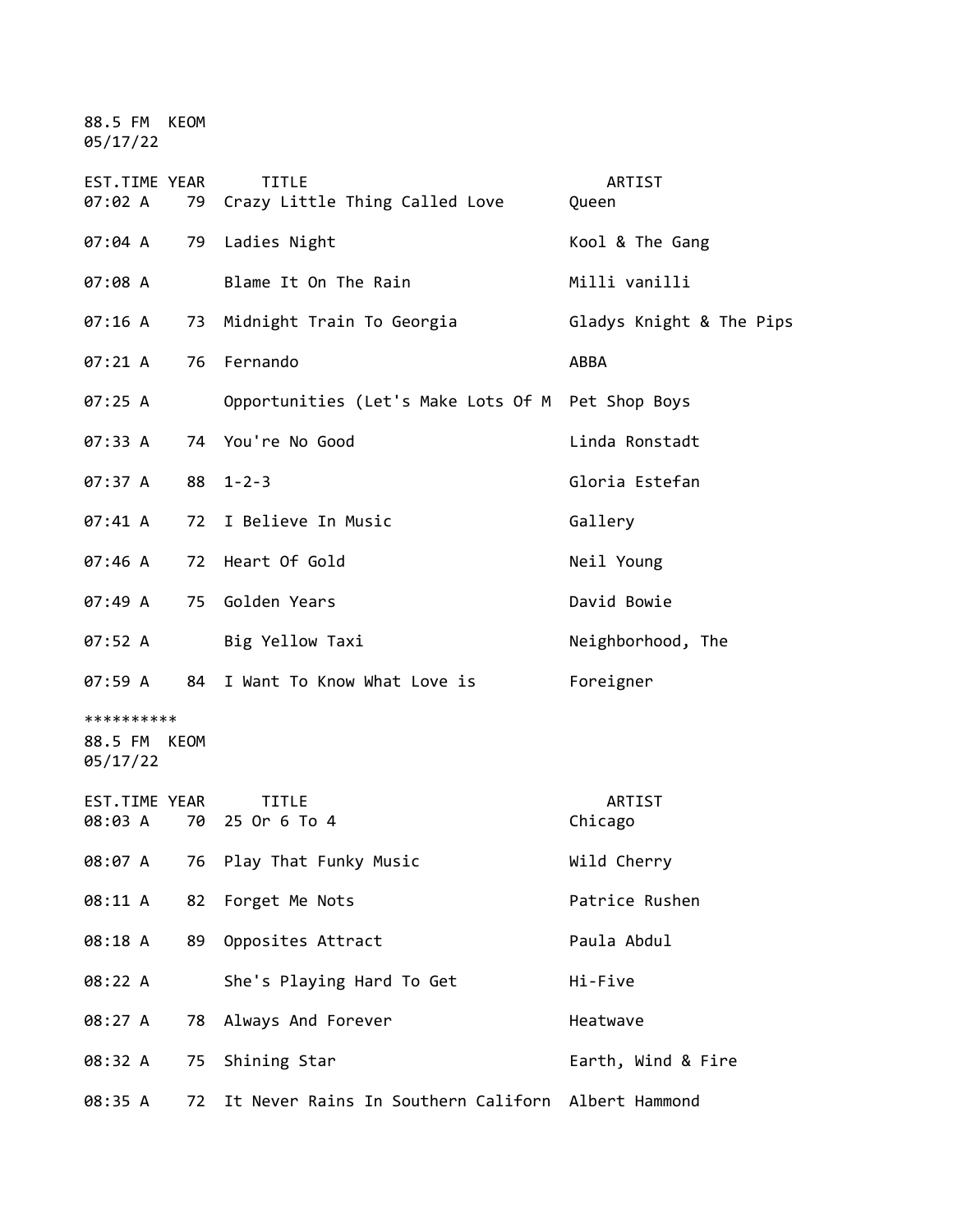| 08:39 A                                | 88 | Where Do Broken Hearts Go                  | Whitney Houston    |
|----------------------------------------|----|--------------------------------------------|--------------------|
| 08:46 A                                | 90 | How Can We Be Lovers                       | Michael Bolton     |
| 08:50 A                                | 73 | Goodbye Yellow Brick Road                  | Elton John         |
| 08:53 A                                |    | 74 The Entertainer                         | Marvin Hamlisch    |
| **********<br>88.5 FM KEOM<br>05/17/22 |    |                                            |                    |
| EST.TIME YEAR<br>09:00 A               |    | <b>TITLE</b><br>77 Sometimes When We Touch | ARTIST<br>Dan Hill |
| 09:03 A                                |    | 78 Love Is Like Oxygen                     | Sweet              |
| 09:07 A                                | 76 | Lonely Night (Angel Face)                  | Captain & Tennille |
| 09:09 A                                |    | Your Wildest Dreams                        | Moody Blues        |
| 09:17 A                                |    | 74 When Will I See You Again               | Three Degrees      |
| 09:20 A                                |    | 75 You Are So Beautiful                    | Joe Cocker         |
| 09:22 A                                |    | Nobody Said It Was Easy                    | Le Roux            |
| 09:26 A                                |    | 95 Run Around                              | Blues Traveler     |
| 09:31 A                                |    | 75 Have You Never Been Mellow              | Olivia Newton-John |
| 09:35 A                                | 73 | My Maria                                   | B.W. Stevenson     |
| 09:37 A                                |    | This Is The Time                           | Billy Joel         |
| 09:42 A                                |    | 75 L-O-V-E (Love)                          | Al Green           |
| 09:47 A                                |    | 90 Black Velvet                            | Alannah Myles      |
| 09:51 A                                |    | 78 Use Ta Be My Girl                       | 0'Jays             |
| 09:54 A                                | 76 | Fooled Around And Fell In Love             | Elvin Bishop       |
| 09:58 A                                | 76 | The Rubberband Man                         | Spinners           |
| **********<br>OO E EM VEOM             |    |                                            |                    |

88.5 FM KEOM 05/17/22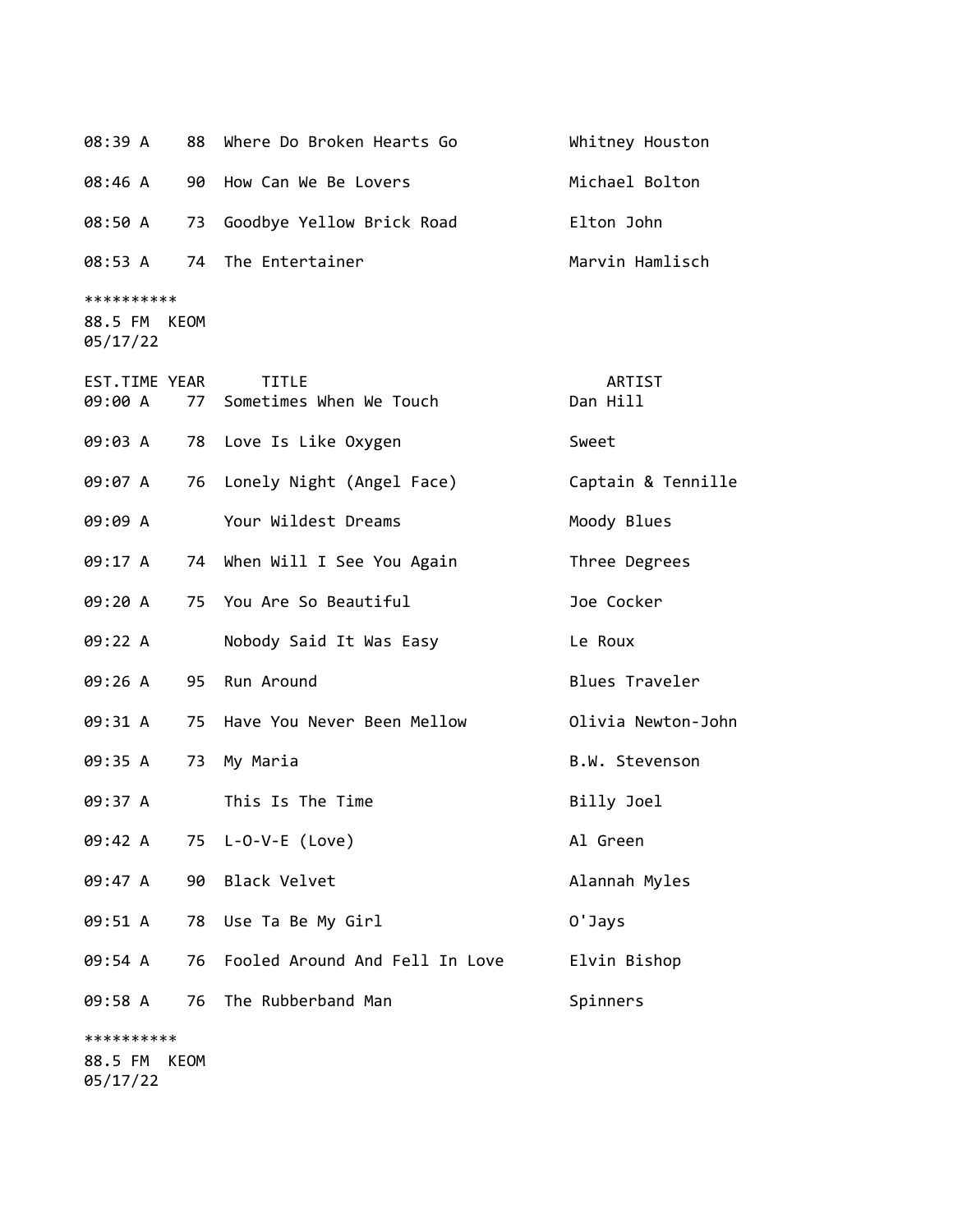| EST.TIME YEAR<br>10:02 A               |    | <b>TITLE</b><br>74 Longfellow Serenade        | ARTIST<br>Neil Diamond        |
|----------------------------------------|----|-----------------------------------------------|-------------------------------|
| 10:06 A                                |    | American Pie                                  | Don McLean                    |
| 10:10A                                 | 87 | Back In The High Life Again                   | Steve Winwood                 |
| 10:16 A                                |    | What A Girl Wants                             | Christina Aguilera            |
| 10:19A                                 |    | 73 I've Got To Use My Imagination             | Gladys Knight & The Pips      |
| 10:23 A                                |    | 81 Ain't Even Done With Tonight               | John Cougar Mellencamp        |
| 10:27 A                                | 73 | The Love I Lost (Part 1)                      | Harold Melvin & The Bluenotes |
| 10:32 A                                | 78 | It's A Heartache                              | Bonnie Tyler                  |
| 10:35 A                                | 92 | I Can't Dance                                 | Genesis                       |
| 10:39A                                 | 81 | The One That You Love                         | Air Supply                    |
| 10:44 A                                |    | (Can't Live Without Your) Love And            | Nelson                        |
| 10:48 A                                | 74 | I'm Leaving It All Up To You                  | Donny & Marie Osmond          |
| 10:51 A                                | 78 | You Needed Me                                 | Anne Murray                   |
| $10:54$ A                              |    | 78 Strange Way                                | Firefall                      |
| **********<br>88.5 FM KEOM<br>05/17/22 |    |                                               |                               |
| EST.TIME YEAR                          |    | <b>TITLE</b><br>11:00 A 73 Shambala           | ARTIST<br>Three Dog Night     |
| 11:03 A                                |    | 75 Evil Woman                                 | Electric Light Orchestra      |
| 11:07 A                                | 77 | I Like Dreamin'                               | Kenny Nolan                   |
| 11:10 A                                |    | I'll Be Good To You                           | Quincy Jones                  |
| 11:17 A                                | 91 | Right Here, Right Now                         | Jesus Jones                   |
| 11:19A                                 | 77 | Feels Like The First Time                     | Foreigner                     |
| 11:23 A                                | 80 | Refugee                                       | Tom Petty & The Heartbreakers |
| 11:26 A                                | 79 | Shake Your Body Down (To The Ground Jackson 5 |                               |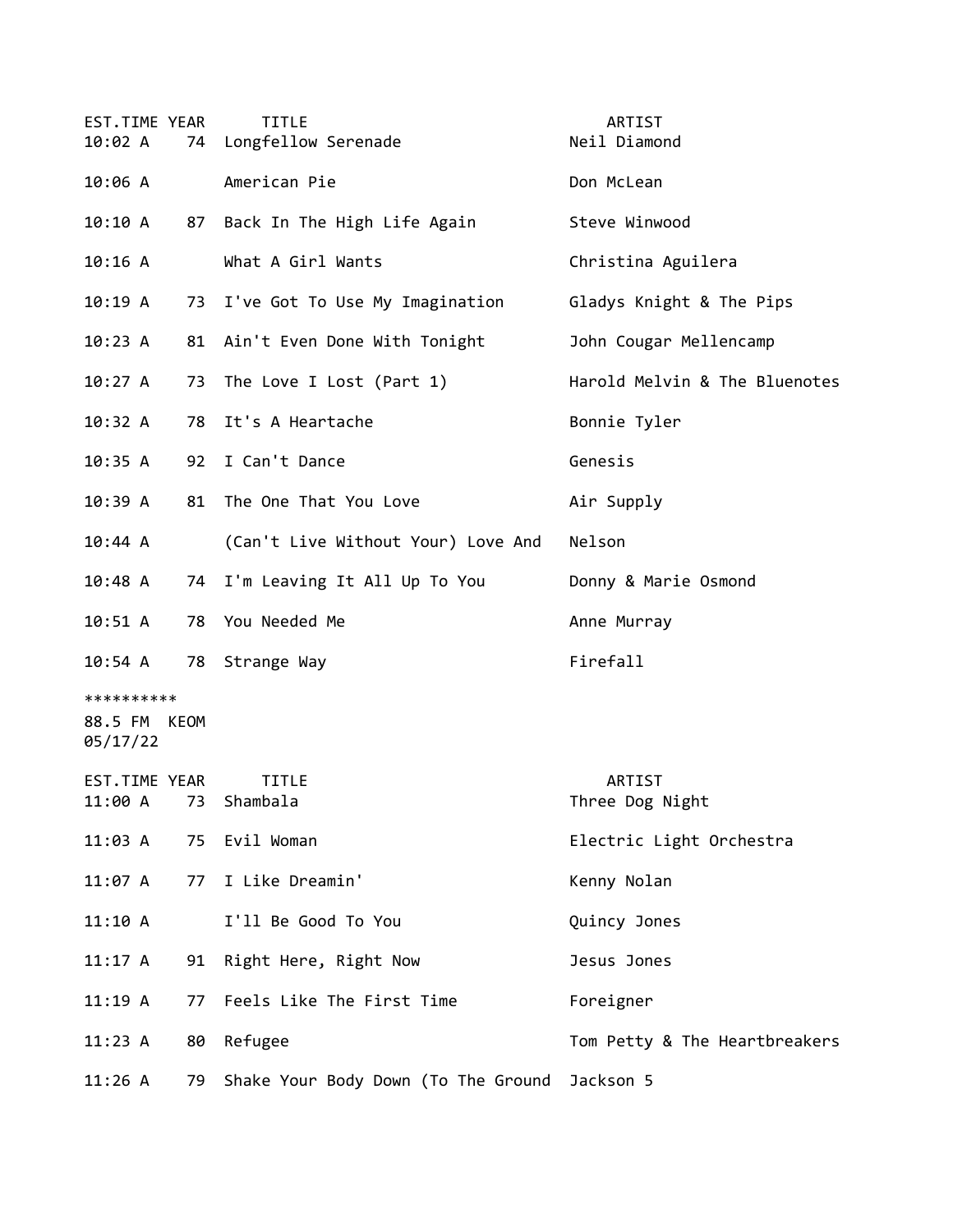| 11:30 A                                |    | 74 Show And Tell                              | Al Wilson                        |
|----------------------------------------|----|-----------------------------------------------|----------------------------------|
| $11:34$ A                              | 91 | That's What Love Is For                       | Amy Grant                        |
| $11:38$ A                              |    | Hold On To The Nights                         | Richard Marx                     |
| 11:42 A                                | 75 | Changes                                       | David Bowie                      |
| $11:47 \; A$                           |    | Truly Madly Deeply                            | Savage Garden                    |
| 11:52 A                                |    | 77 I Feel Love                                | Donna Summer                     |
| $11:58$ A                              |    | 75 When Will I Be Loved                       | Linda Ronstadt                   |
| **********<br>88.5 FM KEOM<br>05/17/22 |    |                                               |                                  |
| EST.TIME YEAR<br>12:00 P               | 77 | <b>TITLE</b><br>Baby What A Big Surprise      | ARTIST<br>Chicago                |
| $12:03$ P                              | 79 | <b>Babe</b>                                   | Styx                             |
| $12:07$ P                              |    | 88 Make Me Lose Control                       | Eric Carmen                      |
| 12:12 P                                |    | 75 Holidin' On To Yesterday                   | Ambrosia                         |
| $12:19$ P                              | 76 | 50 Ways To Leave Your Lover                   | Paul Simon                       |
| 12:22 P                                | 78 | Got To Get You Into My Life                   | Earth, Wind & Fire               |
| $12:26$ P                              | 81 | Just Between You And Me                       | April Wine                       |
| $12:31$ P                              | 78 | I Will Survive                                | Gloria Gaynor                    |
| 12:34 P                                | 75 | Nights On Broadway                            | Bee Gees                         |
| $12:39$ P                              | 86 | On My Own                                     | Patti Labelle & Michael McDonald |
| $12:45$ P                              | 96 | Forever                                       | Mariah Carey                     |
| 12:49 P                                |    | 74 If You Love Me (Let Me Know)               | Olivia Newton-John               |
| 12:52 P                                | 71 | It's Too Late                                 | Carole King                      |
| $12:56$ P                              | 76 | Sorry Seems To Be The Hardest Word Elton John |                                  |
| **********                             |    |                                               |                                  |
| 88.5 FM KEOM<br>05/17/22               |    |                                               |                                  |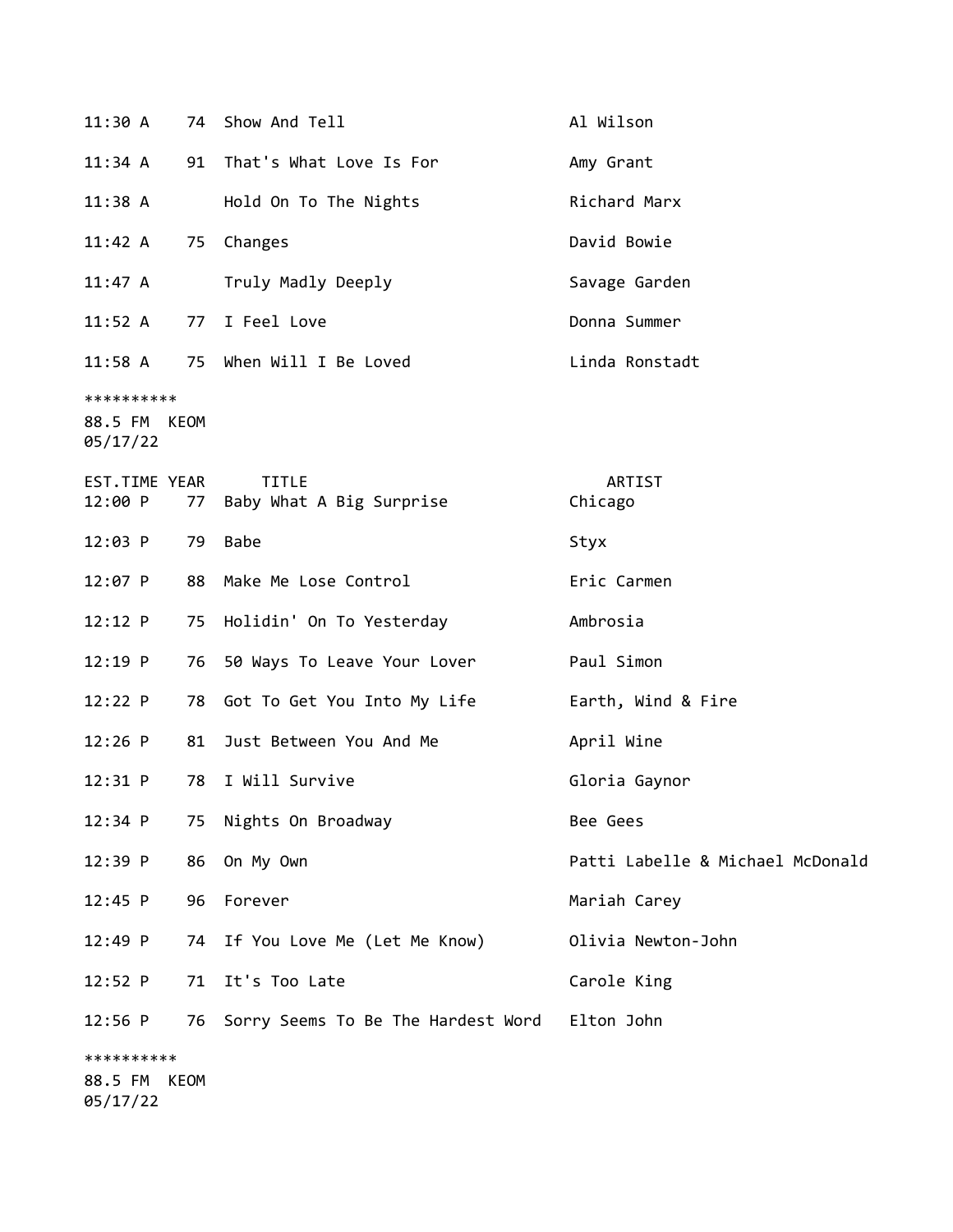| EST.TIME YEAR<br>01:01 P<br>78         | <b>TITLE</b><br>Reminiscing          | ARTIST<br>Little River Band |
|----------------------------------------|--------------------------------------|-----------------------------|
| 01:05 P<br>83                          | Der Kommissar                        | After The Fire              |
| 01:09 P<br>74                          | Then Came You                        | Spinners & Dionne Warwick   |
| 01:15 P                                | Deja Vu                              | Dionne Warwick              |
| $01:18$ P<br>72                        | I'm Stone In Love With You           | Stylistics                  |
| 01:22 P                                | Sister Golden Hair                   | America                     |
| $01:25$ P                              | Don't Look Back                      | Fine Young Cannibals        |
| 01:30 P<br>80                          | Call Me                              | Blondie                     |
| 01:33 P<br>79                          | I Want Your Love                     | Chic                        |
| 01:36 P                                | Wild Night                           | John Mellencamp & Me'Shell  |
| Ndegeocello<br>01:40 P<br>75           | Attitude Dancing                     | Carly Simon                 |
| 01:45 P<br>70                          | Everything Is Beautiful              | Ray Stevens                 |
| 01:48 P<br>88                          | Never Tear Us Apart                  | <b>INXS</b>                 |
| 01:51 P<br>79                          | She Believes In Me                   | Kenny Rogers                |
| $01:56$ P<br>70                        | United We Stand                      | Brotherhood Of Man          |
| 01:59 P<br>77                          | I'm In You                           | Peter Frampton              |
| **********<br>88.5 FM KEOM<br>05/17/22 |                                      |                             |
| EST.TIME YEAR<br>02:04 P<br>78         | <b>TITLE</b><br>Love Will Find A Way | ARTIST<br>Pablo Cruise      |
| 02:07 P<br>71                          | Joy To The World                     | Three Dog Night             |
| 02:10 P<br>80                          | Drivin' My Life Away                 | Eddie Rabbitt               |
| 02:15 P<br>78                          | Take A Chance On Me                  | ABBA                        |
| 02:19 P<br>74                          | Sha-La-La (Make Me Happy)            | Al Green                    |
| 02:22 P<br>82                          | Shadows Of The Night                 | Pat Benatar                 |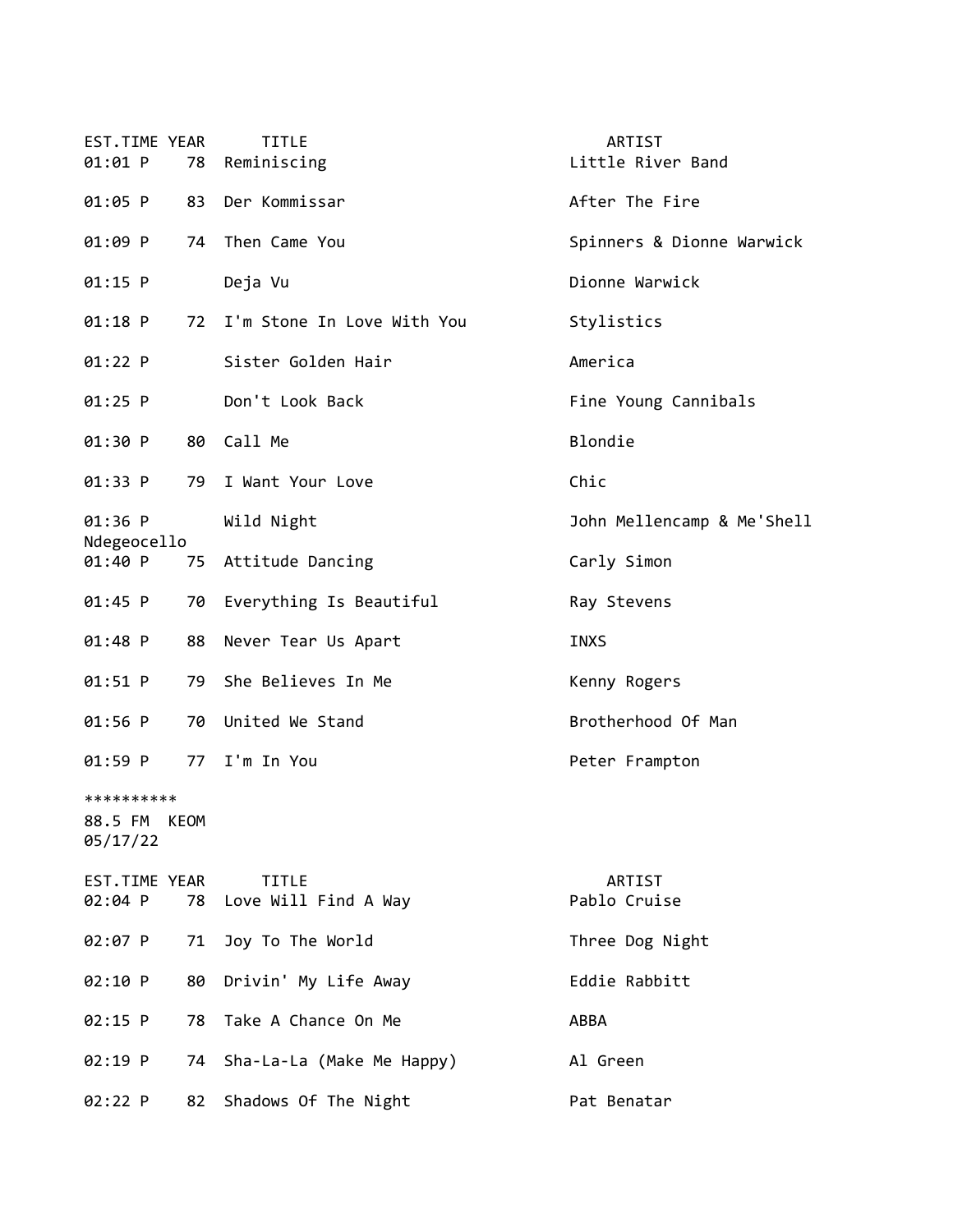| $02:26$ P                         |      | Real, Real, Real                                  | Jesus Jones                   |
|-----------------------------------|------|---------------------------------------------------|-------------------------------|
| 02:30 P                           |      | 73 The Way We Were                                | Barbra Streisand              |
| $02:34$ P                         |      | 79 Love Is The Answer                             | England Dan & John Ford Coley |
| 02:38 P                           |      | 86 At This Moment                                 | Billy Vera & The Beaters      |
| $02:41$ P                         |      | A Natural Man                                     | Lou Rawls                     |
| $02:47$ P                         |      | Genie In A Bottle                                 | Christina Aguilera            |
| 02:50 P                           |      | 79 He's The Greatest Dancer                       | Sister Sledge                 |
| $02:54$ P                         |      | 76 I'll Be Good To You                            | Brothers Johnson              |
| 02:58 P                           |      | 79 In The Navy                                    | Village People                |
| **********<br>88.5 FM<br>05/17/22 | KEOM |                                                   |                               |
| EST.TIME YEAR<br>03:02 P          |      | <b>TITLE</b><br>71 Me And You And A Dog Named Boo | ARTIST<br>Lobo                |
| 03:05 P                           |      | Yes I'm Ready                                     | Teri DeSario with K.C.        |
| 03:08 P                           |      | Head Over Heals                                   | Go Go's                       |
| 03:11 P                           | 84   | Sunglasses At Night                               | Corey Hart                    |
| 03:17 P                           |      | 90 High Enough                                    | D. Yankees                    |
| 03:22 P                           | 74   | Please Come To Boston                             | Dave Loggins                  |
| 03:26 P                           | 80   | Never Be The Same                                 | Christopher Cross             |
| 03:31 P                           | 71   | You've Got A Friend                               | James Taylor                  |
| 03:35 P                           |      | I Don't Wanna Fight                               | Tina Turner                   |
| 03:40 P                           | 85   | Don't You (Forget About Me)                       | Simple Minds                  |
| 03:46 P                           | 93   | Dreamlover                                        | Mariah Carey                  |
| 03:49 P                           | 70   | Love Grows (Where My Rosemary Goes)               | Edison Lighthouse             |
| 03:52 P                           | 71   | Mr. Big Stuff                                     | Jean Knight                   |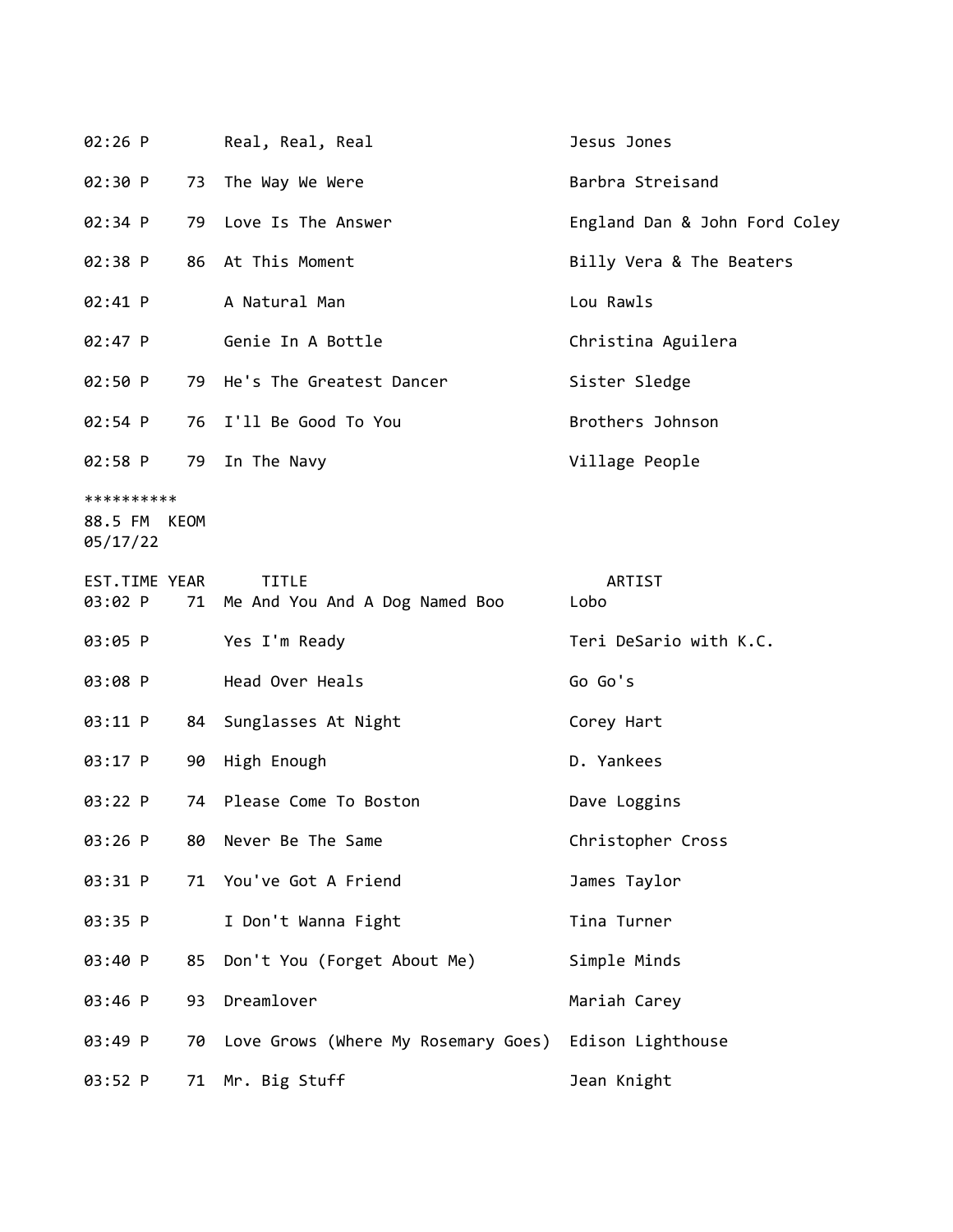| 03:55 P                                                 |            | 75 Part Of The Plan                    | Dan Fogelberg                 |
|---------------------------------------------------------|------------|----------------------------------------|-------------------------------|
| 03:59 P<br>Machine<br>**********<br>88.5 FM<br>05/17/22 | 87<br>KEOM | Rhythm Is Gonna Get You                | Gloria Estefan & Miami Sound  |
| EST.TIME YEAR<br>04:03 P                                |            | <b>TITLE</b><br>71 Summer Sand         | ARTIST<br>Tony Orlando & Dawn |
| 04:06 P                                                 |            | 77 When I Need You                     | Leo Sayer                     |
| 04:10 P                                                 | 86         | What Have You Done For Me Lately       | Janet Jackson                 |
| 04:15 P                                                 | 82         | Hurts So Good                          | John Cougar Mellencamp        |
| 04:19 P                                                 | 79         | Working My Way Back To You-Forgive     | Spinners                      |
| 04:24 P                                                 | 99         | All Star                               | Smash Mouth                   |
| 04:27 P                                                 |            | Let My Love Open The Door              | Pete Townshend                |
| 04:35 P                                                 | 70         | Green-Eyed Lady                        | Sugarloaf                     |
| 04:40 P                                                 | 85         | That's What Friends Are For            | Dionne Warwick                |
| 04:44 P                                                 | 79         | You're Only Lonely                     | J.D. Souther                  |
| 04:47 P                                                 |            | Total Eclipse Of The Heart             | Nicki French                  |
| 04:51 P                                                 | 83         | Human Touch                            | Rick Springfield              |
| **********<br>88.5 FM KEOM<br>05/17/22                  |            |                                        |                               |
| EST.TIME YEAR<br>05:00 P                                |            | <b>TITLE</b><br>77 Lido Shuffle        | ARTIST<br>Boz Scaggs          |
| 05:03 P                                                 |            | 79 You Can't Change That               | Raydio                        |
| 05:08 P                                                 |            | 74 Until You Come Back To Me (That's W | Aretha Franklin               |
| 05:11 P                                                 |            | 84 I Just Called To Say I Love You     | Stevie Wonder                 |
| 05:18 P                                                 |            | 79 Cool Change                         | Little River Band             |
| 05:22 P                                                 |            | 91 Here I Am (Come And Take Me)        | <b>UB40</b>                   |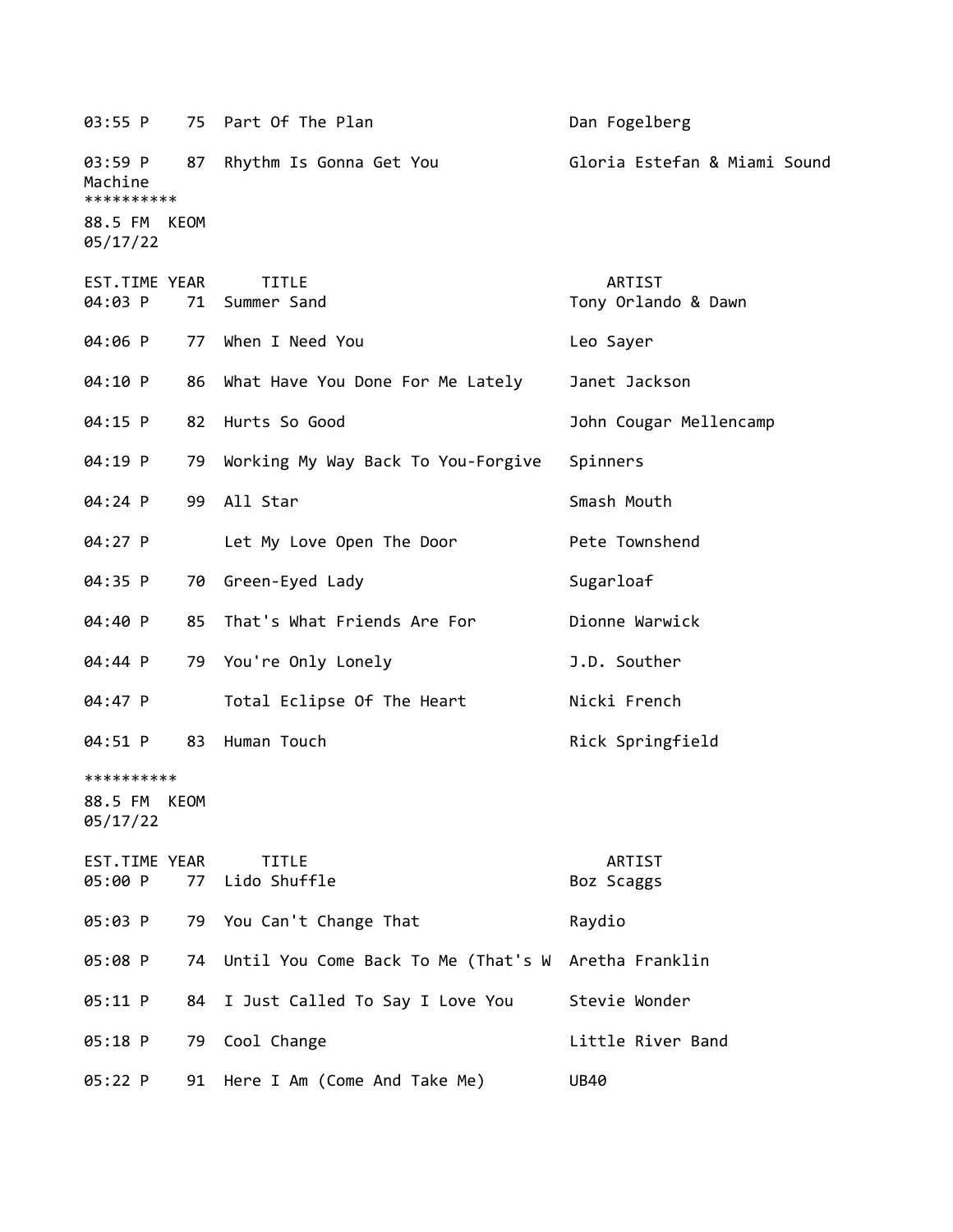| 05:25 P                           | 83   | Rio                                           | Duran Duran            |
|-----------------------------------|------|-----------------------------------------------|------------------------|
| 05:31 P                           |      | 73 Hello It's Me                              | Todd Rundgren          |
| 05:35 P                           |      | Nightingale                                   | Carole King            |
| 05:39 P                           |      | Only The Lonely                               | Motels                 |
| 05:42 P                           |      | 77 You Make Lovin' Fun                        | Fleetwood Mac          |
| 05:48 P                           |      | 96 Give Me One Reason                         | Tracy Chapman          |
| 05:52 P                           | 77   | Dance, Dance, Dance (Yowsah, Yowsah Chic      |                        |
| **********<br>88.5 FM<br>05/17/22 | KEOM |                                               |                        |
| EST.TIME YEAR<br>06:00 P          |      | <b>TITLE</b><br>73 Feelin' Stronger Every Day | ARTIST<br>Chicago      |
| 06:04 P                           | 83   | Too Shy                                       | Kajagoogoo             |
| 06:08 P                           |      | 81 Key Largo                                  | Bertie Higgins         |
| 06:11 P                           |      | 94 Love Sneakin' Up On You                    | Bonnie Raitt           |
| 06:17 P                           | 80   | Lost In Love                                  | Air Supply             |
| 06:21 P                           |      | 82 Look Of Love (Part 1)                      | ABC                    |
| 06:24 P                           |      | 79 Please Don't Go                            | KC & The Sunshine Band |
| 06:28 P                           | 76   | That'll Be The Day                            | Linda Ronstadt         |
| 06:34 P                           | 76   | I Do, I Do, I Do, I Do, I Do                  | ABBA                   |
| 06:37 P                           | 78   | September                                     | Earth, Wind & Fire     |
| 06:41 P                           |      | Don't Speak                                   | No Doubt               |
| 06:45 P                           | 77   | Peace Of Mind                                 | Boston                 |
| 06:50 P                           | 85   | Broken Wings                                  | Mr. Mister             |
| **********<br>88.5 FM<br>05/17/22 | KEOM |                                               |                        |
| EST.TIME YEAR                     |      | <b>TITLE</b>                                  | ARTIST                 |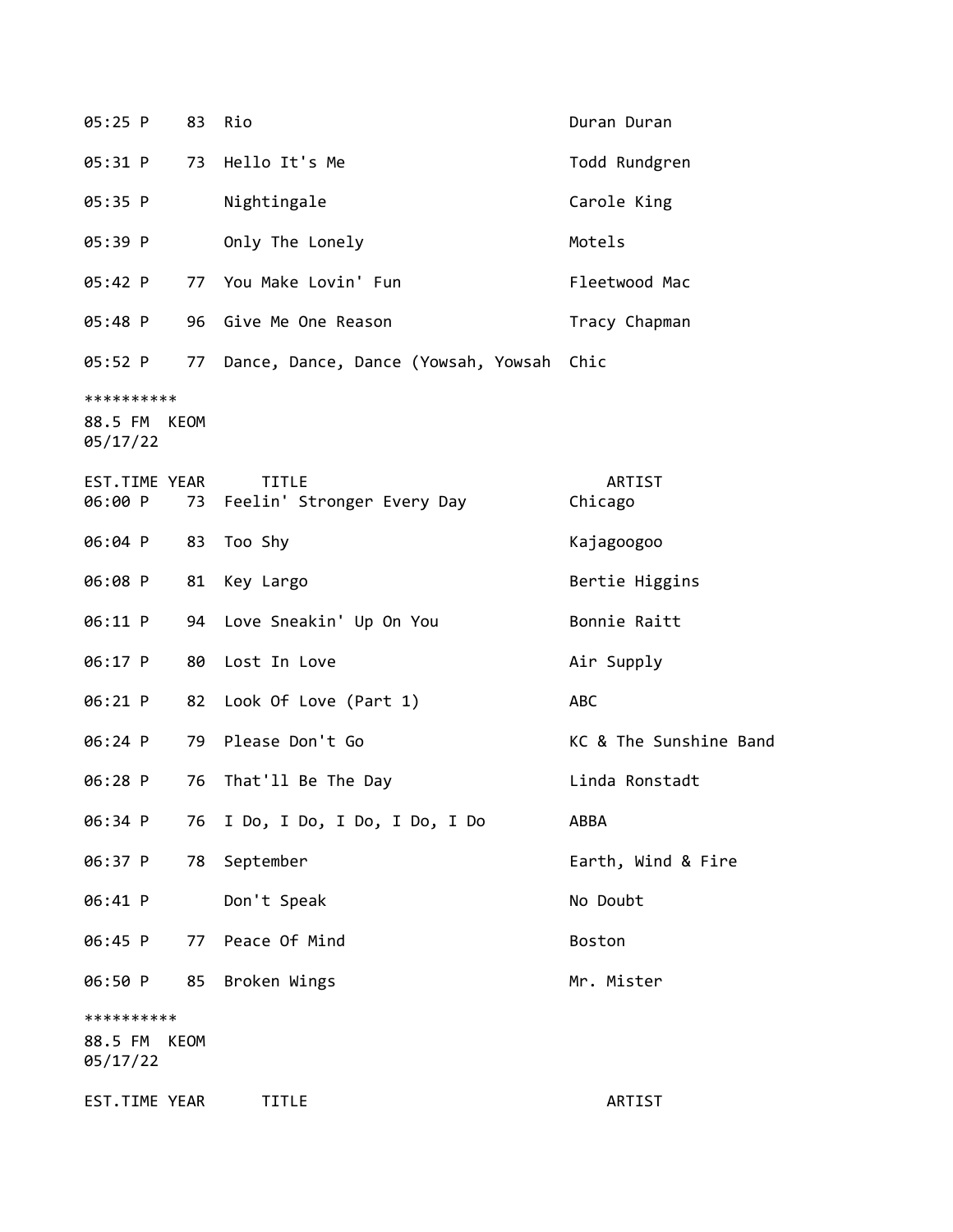| 07:00 P                           | 87   | I Still Haven't Found What I'm Look U2             |                          |
|-----------------------------------|------|----------------------------------------------------|--------------------------|
| 07:04 P                           | 78   | Lay Down Sally                                     | Eric Clapton             |
| 07:08 P                           | 79   | Reunited                                           | Peaches & Herb           |
| 07:12 P                           | 92   | Right Kind Of Love                                 | Jeremy Jordan            |
| 07:17 P                           | 77   | (Your Love Has Lifted Me) Higher An Rita Coolidge  |                          |
| $07:21$ P                         |      | Love Will Conquer All                              | Lionel Richie            |
| $07:25$ P                         |      | 72 I Can See Clearly Now                           | Johnny Nash              |
| 07:27 P                           |      | The Break Up Song (They Don't Write Greg Kihn Band |                          |
| 07:30 P                           |      | Foolish Beat                                       | Debbie Gibson            |
| 07:34 P                           | 78   | Magnet And Steel                                   | Walter Egan              |
| 07:38 P                           |      | 90 Because I Love You (The Postman Son Stevie B.   |                          |
| 07:42 P                           | 76   | Junk Food Junkie                                   | Larry Groce              |
| 07:46 P                           | 72   | I'll Be Around                                     | Spinners                 |
| 07:49 P                           | 82   | Shake It Up                                        | Cars                     |
| 07:53 P                           | 72   | Honky Cat                                          | Elton John               |
| 07:59 P                           | 79   | Y.M.C.A.                                           | Village People           |
| **********<br>88.5 FM<br>05/17/22 | KEOM |                                                    |                          |
| EST.TIME YEAR<br>08:02 P          |      | <b>TITLE</b><br>72 Down By The Lazy River          | ARTIST<br>Osmonds        |
| 08:05 P                           |      | 79 We Are Family                                   | Sister Sledge            |
| 08:08 P                           |      | A Little In Love                                   | Cliff Richard            |
| 08:11 P                           | 85   | Never                                              | Heart                    |
| 08:17 P                           |      | 90 Love Takes Time                                 | Mariah Carey             |
| 08:20 P                           |      | On And On                                          | Gladys Knight & The Pips |
| 08:24 P                           | 81   | Sweet Baby                                         | Stanley Clarke           |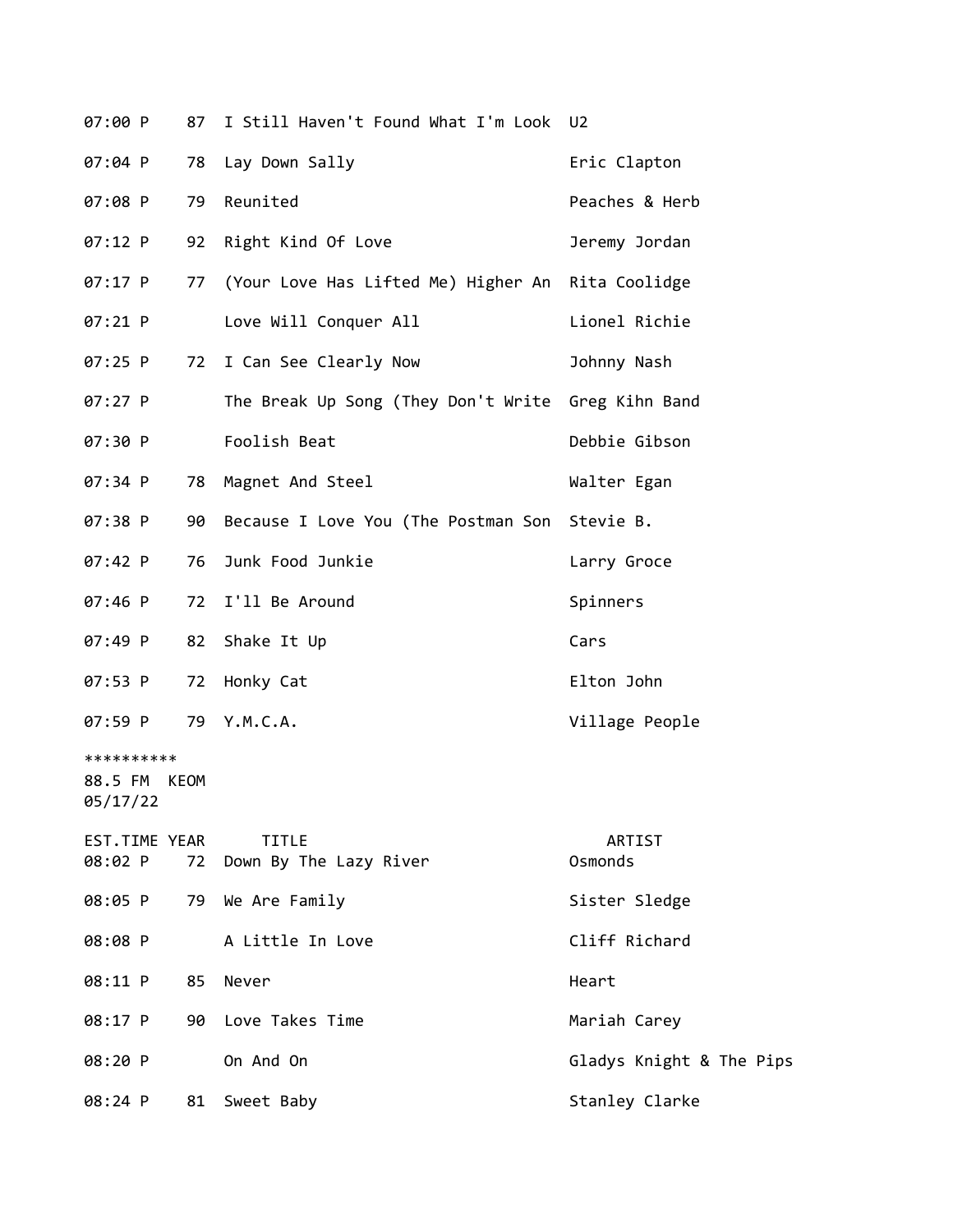| 08:27 P                                |    | 71 That's The Way I've Always Heard It Carly Simon   |                              |
|----------------------------------------|----|------------------------------------------------------|------------------------------|
| 08:32 P                                |    | 71 Smiling Faces Sometimes                           | Undisputed Truth             |
| 08:35 P                                |    | 93 Another Sad Love Song                             | Toni Braxton                 |
| 08:39 P                                | 88 | Roll With It                                         | Steve Winwood                |
| 08:45 P                                |    | I Will Be Here For You                               | Michael W. Smith             |
| 08:48 P                                |    | 75 Cut The Cake                                      | Average White Band           |
| 08:52 P                                |    | 72 Hurting Each Other                                | Carpenters                   |
| 08:55 P                                |    | Disco Duck                                           | Rick Dees                    |
| 08:59 P                                |    | 70 Signed, Sealed, Delivered I'm Yours Stevie Wonder |                              |
| **********<br>88.5 FM KEOM<br>05/17/22 |    |                                                      |                              |
| EST.TIME YEAR                          |    | <b>TITLE</b><br>09:02 P 75 Sky High                  | ARTIST<br>Jigsaw             |
| 09:04 P                                |    | 74 Kung Fu Fighting                                  | Carl Douglas                 |
| 09:07 P                                |    | 88 One Good Woman                                    | Peter Cetera                 |
| 09:11 P                                |    | 72 Softly Whispering I Love You                      | English Congregation         |
| 09:16 P                                |    | What's Goin' On                                      | Marvin Gaye                  |
| 09:19 P                                | 75 | Walking In Rhythm                                    | Blackbyrds                   |
| 09:22 P                                |    | 83 All Right                                         | Christopher Cross            |
| 09:26 P                                |    | 92 King Of Wishful Thinking                          | Go West                      |
| 09:32 P                                | 77 | Keep It Comin' Love                                  | KC & The Sunshine Band       |
| 09:36 P                                | 77 | (Every Time I Turn Around) Back In                   | L.T.D.                       |
| 09:39 P                                | 84 | The Reflex                                           | Duran Duran                  |
| 09:45 P                                |    | 95 You Are Not Alone                                 | Michael Jackson              |
| 09:49 P                                |    | 71 Have You Ever Seen The Rain                       | Creedence Clearwater Revival |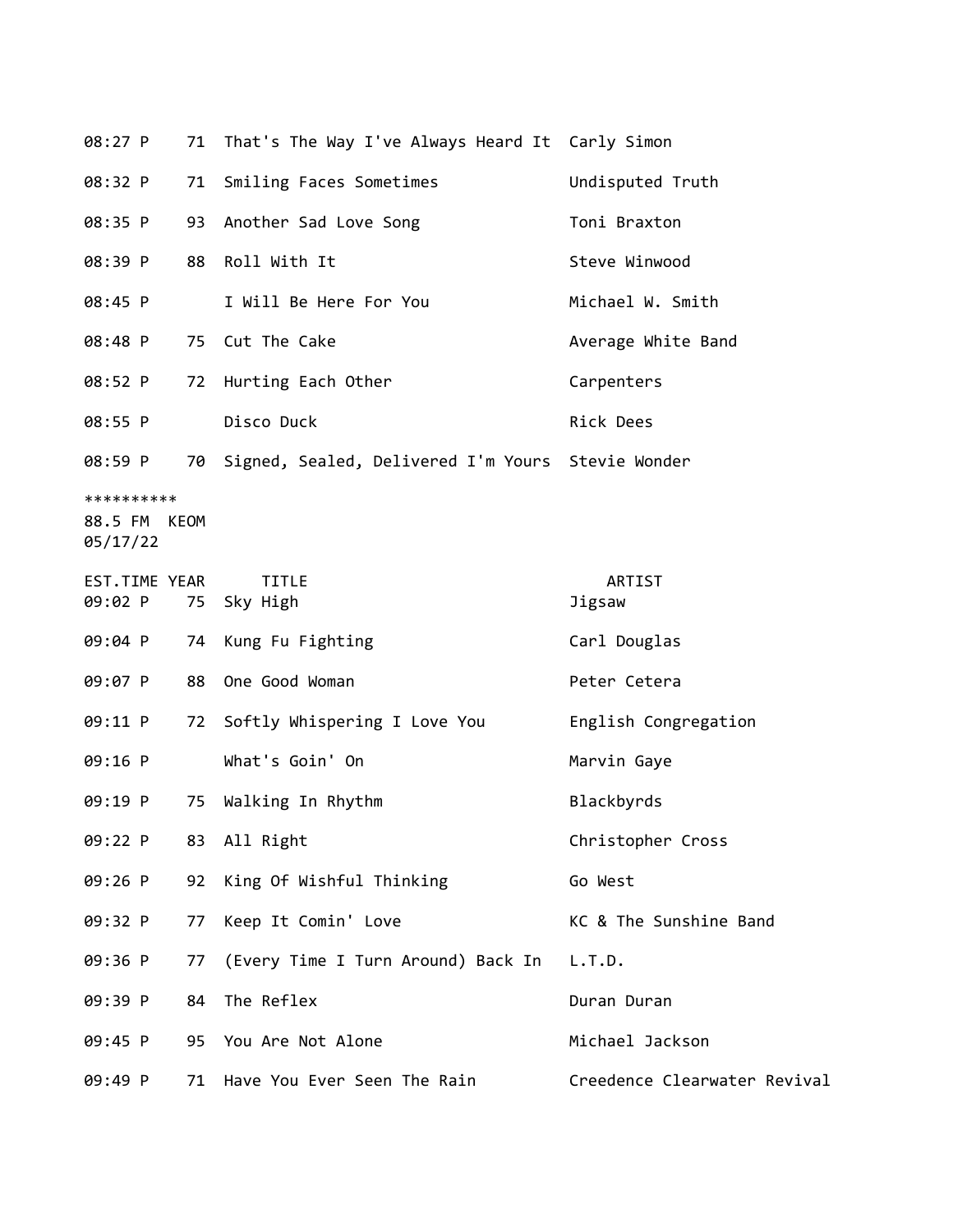|                                        |    | 09:52 P 75 Rhinestone Cowboy                        | Glen Campbell                    |
|----------------------------------------|----|-----------------------------------------------------|----------------------------------|
| 09:55 P                                |    | Never My Love                                       | <b>Blue Swede</b>                |
| 09:58 P                                |    | 74 Laughter In The Rain                             | Neil Sedaka                      |
| **********<br>88.5 FM KEOM<br>05/17/22 |    |                                                     |                                  |
| EST.TIME YEAR<br>10:01 P               |    | <b>TITLE</b><br>71 Sooner Or Later                  | ARTIST<br>Grassroots             |
| $10:03$ P                              |    | 74 Sundown                                          | Gordon Lightfoot                 |
| 10:07 P                                |    | If This Isn't Love                                  | New Edition                      |
| 10:10 P                                |    | 71 Wedding Song (There Is Love)                     | Paul Stookey                     |
| $10:15$ P                              |    | 72 Use Me                                           | Bill Withers                     |
| $10:18$ P                              |    | 72 Doctor My Eyes                                   | Jackson Browne                   |
| $10:22$ P                              |    | Lessons In Love                                     | Level 42                         |
| $10:25$ P                              |    | Quite Playing Games (With My Heart) Backstreet Boys |                                  |
| 10:30 P                                |    | 71 Brand New Key                                    | Melanie                          |
| 10:33 P                                |    | 71 All I Ever Need Is You                           | Sonny & Cher                     |
| 10:35 P                                |    | 87 I Knew You Were Waiting For Me                   | Aretha Franklin & George Michael |
| $10:39$ P                              |    | 76 Got To Get You Into My Life                      | Beatles                          |
| 10:43 P                                |    | Kind & Generous                                     | Natalie Merchant                 |
| 10:46 P                                |    | 70 All Right Now                                    | Free                             |
| 10:50 P                                | 77 | Here You Come Again                                 | Dolly Parton                     |
| $10:53$ P                              | 77 | Swayin' To The Music (Slow Dancin')                 | Johnny Rivers                    |
| $10:58$ P                              |    | 73 Will It Go 'Round In Circles                     | Billy Preston                    |
| **********<br>88.5 FM KEOM<br>05/17/22 |    |                                                     |                                  |
| EST.TIME YEAR                          |    | <b>TITLE</b>                                        | ARTIST                           |